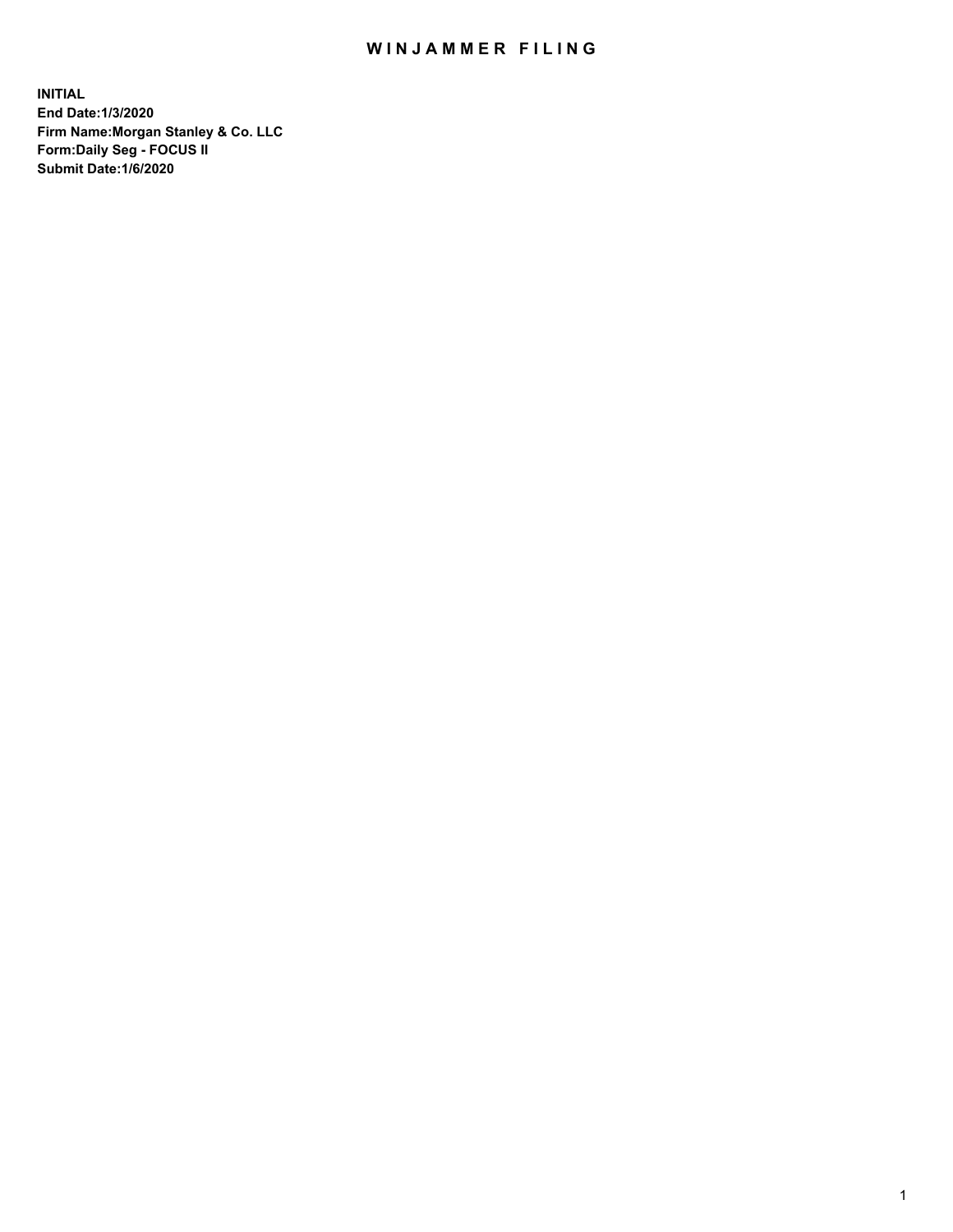**INITIAL End Date:1/3/2020 Firm Name:Morgan Stanley & Co. LLC Form:Daily Seg - FOCUS II Submit Date:1/6/2020 Daily Segregation - Cover Page**

| Name of Company                                                                   | Morgan Stanley & Co. LLC     |
|-----------------------------------------------------------------------------------|------------------------------|
| <b>Contact Name</b>                                                               | <b>Ikram Shah</b>            |
| <b>Contact Phone Number</b>                                                       | 212-276-0963                 |
| <b>Contact Email Address</b>                                                      | Ikram.shah@morganstanley.com |
| FCM's Customer Segregated Funds Residual Interest Target (choose one):            |                              |
| a. Minimum dollar amount: ; or                                                    | 235,000,000                  |
| b. Minimum percentage of customer segregated funds required:%; or                 | <u>0</u>                     |
| c. Dollar amount range between: and; or                                           | <u>00</u>                    |
| d. Percentage range of customer segregated funds required between:% and%.         | <u>00</u>                    |
| FCM's Customer Secured Amount Funds Residual Interest Target (choose one):        |                              |
| a. Minimum dollar amount: ; or                                                    | 140,000,000                  |
| b. Minimum percentage of customer secured funds required:%; or                    | <u>0</u>                     |
| c. Dollar amount range between: and; or                                           | <u>00</u>                    |
| d. Percentage range of customer secured funds required between: % and %.          | 0 <sub>0</sub>               |
| FCM's Cleared Swaps Customer Collateral Residual Interest Target (choose one):    |                              |
| a. Minimum dollar amount: ; or                                                    | 92,000,000                   |
| b. Minimum percentage of cleared swaps customer collateral required:% ; or        | <u>0</u>                     |
| c. Dollar amount range between: and; or                                           | 00                           |
| d. Percentage range of cleared swaps customer collateral required between:% and%. | 00                           |

Attach supporting documents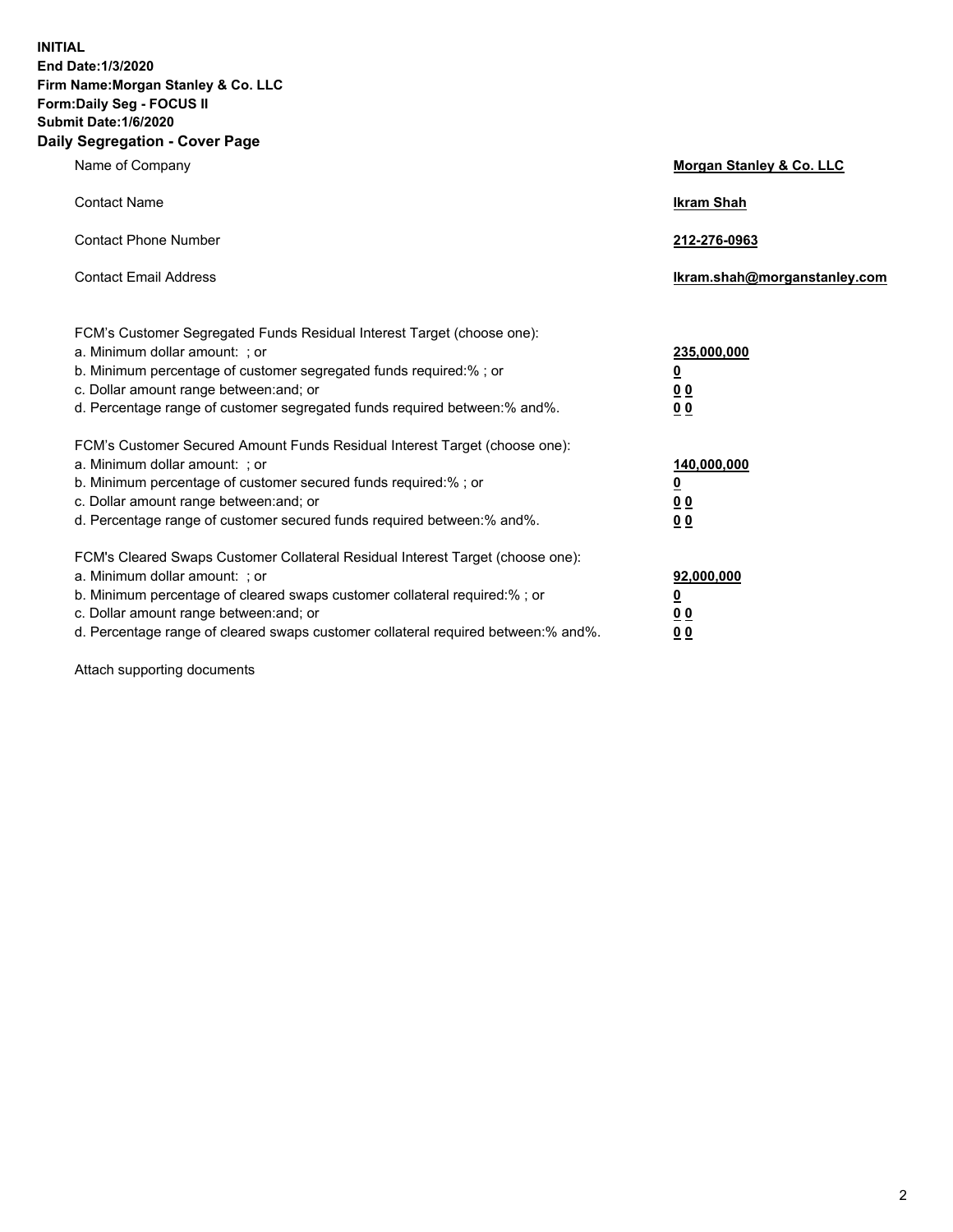## **INITIAL End Date:1/3/2020 Firm Name:Morgan Stanley & Co. LLC Form:Daily Seg - FOCUS II Submit Date:1/6/2020 Daily Segregation - Secured Amounts** Foreign Futures and Foreign Options Secured Amounts Amount required to be set aside pursuant to law, rule or regulation of a foreign government or a rule of a self-regulatory organization authorized thereunder **0** [7305] 1. Net ledger balance - Foreign Futures and Foreign Option Trading - All Customers A. Cash **3,129,810,212** [7315] B. Securities (at market) **2,185,909,868** [7317] 2. Net unrealized profit (loss) in open futures contracts traded on a foreign board of trade **113,865,320** [7325] 3. Exchange traded options a. Market value of open option contracts purchased on a foreign board of trade **2,526,866** [7335] b. Market value of open contracts granted (sold) on a foreign board of trade **-4,435,519** [7337] 4. Net equity (deficit) (add lines 1. 2. and 3.) **5,427,676,747** [7345] 5. Account liquidating to a deficit and account with a debit balances - gross amount **94,736,385** [7351] Less: amount offset by customer owned securities **-93,970,110** [7352] **766,275** [7354] 6. Amount required to be set aside as the secured amount - Net Liquidating Equity Method (add lines 4 and 5) **5,428,443,022** [7355] 7. Greater of amount required to be set aside pursuant to foreign jurisdiction (above) or line 6. **5,428,443,022** [7360] FUNDS DEPOSITED IN SEPARATE REGULATION 30.7 ACCOUNTS 1. Cash in banks A. Banks located in the United States **554,892,000** [7500] B. Other banks qualified under Regulation 30.7 **486,836,481** [7520] **1,041,728,481** [7530] 2. Securities A. In safekeeping with banks located in the United States **268,239,963** [7540]<br>B. In safekeeping with other banks qualified under Regulation 30.7 **1996** [7560] **268,239,963** [7570] B. In safekeeping with other banks qualified under Regulation 30.7 3. Equities with registered futures commission merchants A. Cash **7,582,109** [7580] B. Securities **0** [7590] C. Unrealized gain (loss) on open futures contracts **4,791,367** [7600] D. Value of long option contracts **0** [7610] E. Value of short option contracts **0** [7615] **12,373,476** [7620] 4. Amounts held by clearing organizations of foreign boards of trade A. Cash **0** [7640] B. Securities **0** [7650] C. Amount due to (from) clearing organization - daily variation **0** [7660] D. Value of long option contracts **0** [7670] E. Value of short option contracts **0** [7675] **0** [7680] 5. Amounts held by members of foreign boards of trade A. Cash **2,272,030,881** [7700] B. Securities **1,917,669,905** [7710] C. Unrealized gain (loss) on open futures contracts **109,073,953** [7720] D. Value of long option contracts **2,526,866** [7730] E. Value of short option contracts **-4,435,519** [7735] **4,296,866,086** [7740] 6. Amounts with other depositories designated by a foreign board of trade **0** [7760] 7. Segregated funds on hand **0** [7765] 8. Total funds in separate section 30.7 accounts **5,619,208,006** [7770] 9. Excess (deficiency) Set Aside for Secured Amount (subtract line 7 Secured Statement Page 1 from Line 8) **190,764,984** [7380] 10. Management Target Amount for Excess funds in separate section 30.7 accounts **140,000,000** [7780]

11. Excess (deficiency) funds in separate 30.7 accounts over (under) Management Target **50,764,984** [7785]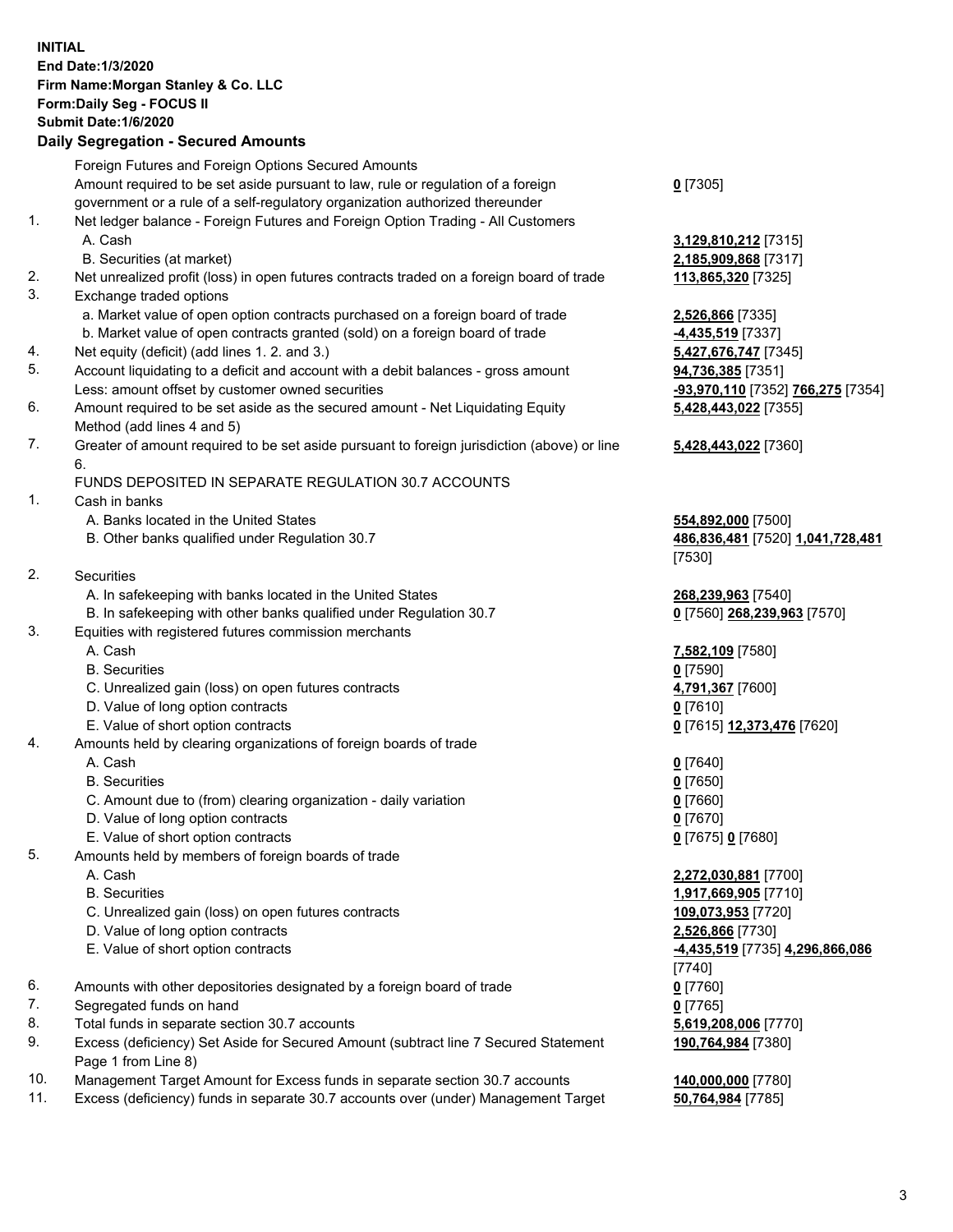**INITIAL End Date:1/3/2020 Firm Name:Morgan Stanley & Co. LLC Form:Daily Seg - FOCUS II Submit Date:1/6/2020 Daily Segregation - Segregation Statement** SEGREGATION REQUIREMENTS(Section 4d(2) of the CEAct) 1. Net ledger balance A. Cash **9,893,025,943** [7010] B. Securities (at market) **6,205,534,351** [7020] 2. Net unrealized profit (loss) in open futures contracts traded on a contract market **1,747,371,517** [7030] 3. Exchange traded options A. Add market value of open option contracts purchased on a contract market **323,525,250** [7032] B. Deduct market value of open option contracts granted (sold) on a contract market **-291,559,462** [7033] 4. Net equity (deficit) (add lines 1, 2 and 3) **17,877,897,599** [7040] 5. Accounts liquidating to a deficit and accounts with debit balances - gross amount **391,420,416** [7045] Less: amount offset by customer securities **-386,488,920** [7047] **4,931,496** [7050] 6. Amount required to be segregated (add lines 4 and 5) **17,882,829,095** [7060] FUNDS IN SEGREGATED ACCOUNTS 7. Deposited in segregated funds bank accounts A. Cash **4,445,488,908** [7070] B. Securities representing investments of customers' funds (at market) **0** [7080] C. Securities held for particular customers or option customers in lieu of cash (at market) **808,086,842** [7090] 8. Margins on deposit with derivatives clearing organizations of contract markets A. Cash **7,356,092,144** [7100] B. Securities representing investments of customers' funds (at market) **0** [7110] C. Securities held for particular customers or option customers in lieu of cash (at market) **5,397,447,509** [7120] 9. Net settlement from (to) derivatives clearing organizations of contract markets **120,747,044** [7130] 10. Exchange traded options A. Value of open long option contracts **323,525,250** [7132] B. Value of open short option contracts **-291,559,462** [7133] 11. Net equities with other FCMs A. Net liquidating equity **6,557,494** [7140] B. Securities representing investments of customers' funds (at market) **0** [7160] C. Securities held for particular customers or option customers in lieu of cash (at market) **0** [7170] 12. Segregated funds on hand **0** [7150] 13. Total amount in segregation (add lines 7 through 12) **18,166,385,729** [7180] 14. Excess (deficiency) funds in segregation (subtract line 6 from line 13) **283,556,634** [7190] 15. Management Target Amount for Excess funds in segregation **235,000,000** [7194]

- 
- 16. Excess (deficiency) funds in segregation over (under) Management Target Amount Excess

**48,556,634** [7198]